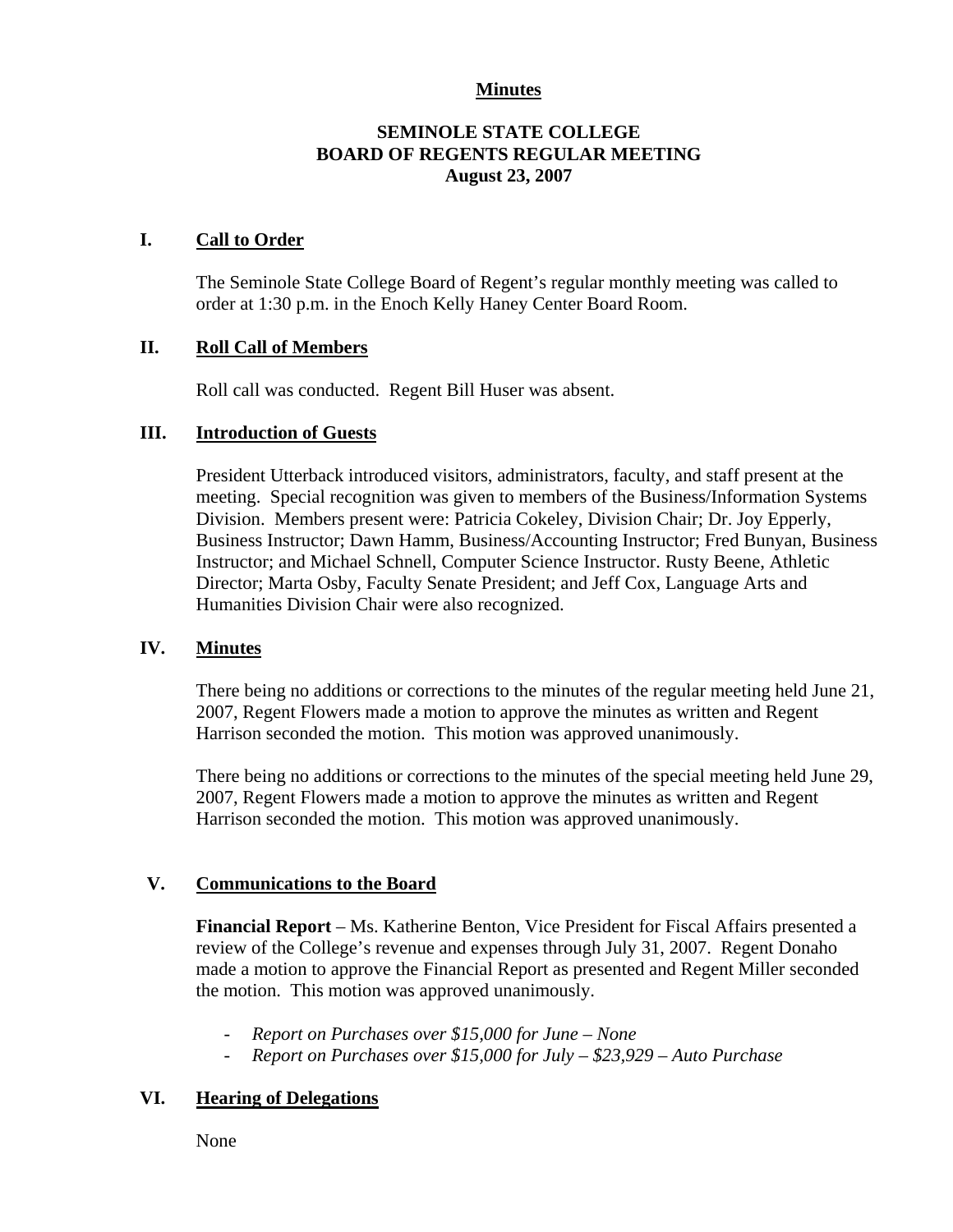Minutes SSC Board of Regents Regular Meeting August 23, 2007 Page 2

## **VII. President's Report**

President Utterback discussed items under the President's Report and the Business portion of the agenda by utilizing a PowerPoint presentation. (See enclosed copy of the PowerPoint presentation)

*Personnel Update* – President Utterback informed the Board of two new hires at Seminole State College. Loretta Rush has been hired as a Life Sciences Instructor and Nyree Cunningham has been hired as the Veterans Upward Bound Adviser. Dr. Rebecca Kennedy has been re-appointed to the Oklahoma Commission on the Status of Women. Additionally, Cynthia Yerby has won her  $6<sup>th</sup>$  Kansas state championship in arm wrestling.

*Campus Activities*– President Utterback told the Board members about several recent campus activities. These were the City of Seminole's  $4<sup>th</sup>$  of July celebration, "Peek Into Engineering (PIE) Summer Academy, 2007 In-Service Program on August  $13<sup>th</sup>$  and  $14<sup>th</sup>$ , a Luau celebration on August  $16<sup>th</sup>$  to welcome back students and a Fun Day held on campus August  $22<sup>nd</sup>$ .

*SSC Educational Foundation Golf Tournament*– President Utterback informed the Board that the SSC Educational Foundation Golf Tournament will be held on Friday, August  $31<sup>st</sup>$ at the Jimmie Austin Golf Course. Tee off time will be at 8:00 a.m. This tournament is hosted by U.S. Congresswoman Mary Fallin, State Senator Harry Coates and State Representative Ryan Kiesel.

*Construction Update*– President Utterback updated the Board on campus construction projects. President Utterback stated that the softball complex is nearing completion. This site had some damage from the heavy rains. A block wall collapsed under the pressure of the rainwater. President Utterback informed the Board that engineers have been contacted to examine the wall to determine the best course of action and the safety of the construction. The maintenance facility is also on the verge of completion. The residence hall construction is approximately two months behind schedule. President Utterback stated that he would like to occupy the residence hall by December 2007. A new sidewalk has been constructed on the campus pond peninsula to the Guardian Statue. President Utterback informed the Board of plans to install a sand volleyball court and a pavilion to create a small park area for students.

*Report from NJCAA* – President Utterback informed the Board that he has received a report form the NJCAA concerning the women's golf program. A student athlete, Kayla Hobbs, dropped a course that made her intelligible to play golf. She did not realize that dropping this course made her ineligible. She then played in a tournament after dropping that class. This was reported to the NJCAA. Their report to us states that they are putting the SSC Women's Golf program on probation for a year. Also, other SSC athletic programs will be audited for eligibility.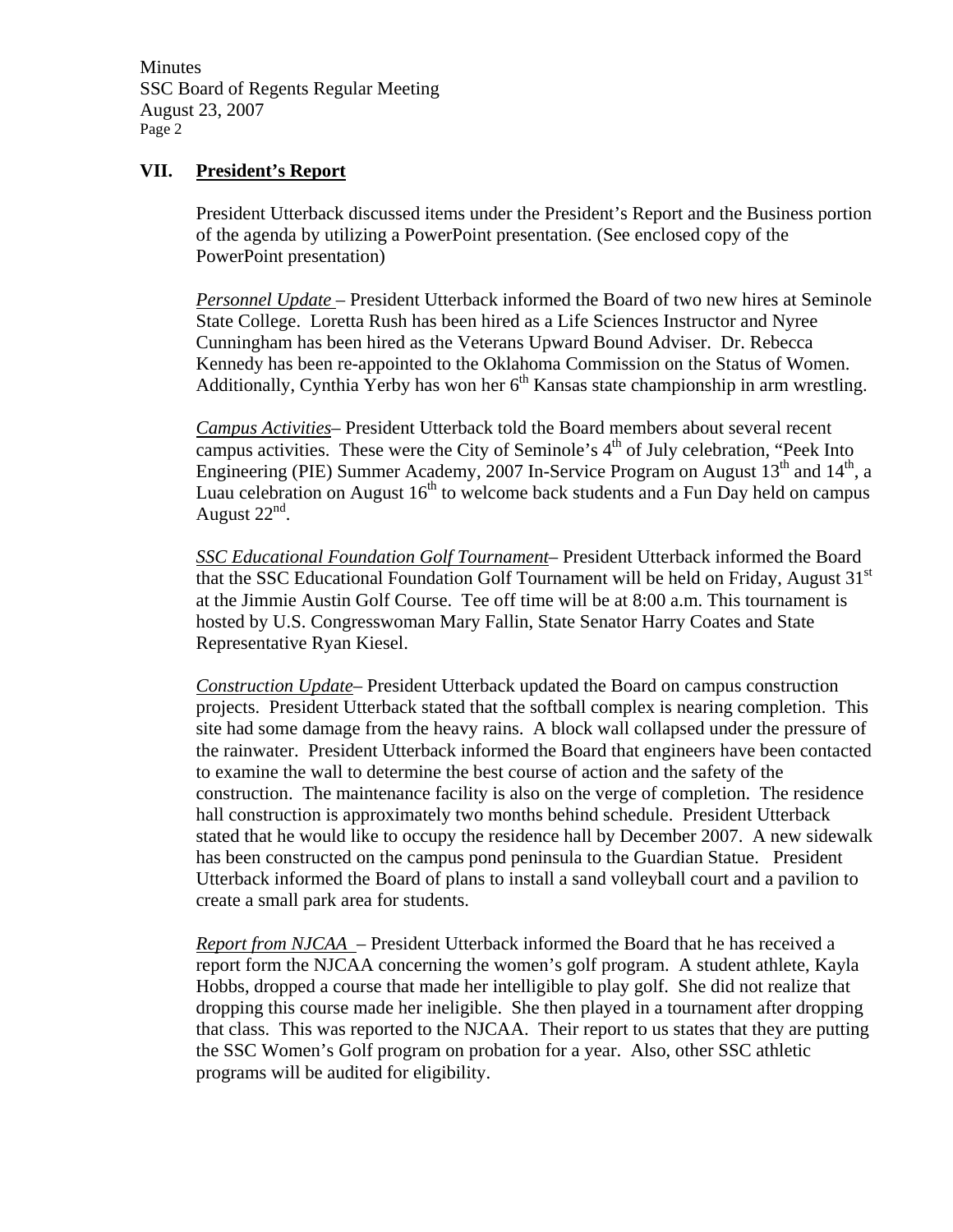Minutes SSC Board of Regents Regular Meeting August 23, 2007 Page 3

*Seminole State College Annual Report* – President Utterback presented the Board members with a copy of the 2006-2007 Annual Report publication.

# **VIII. Business**

**Election of Officers** – President Utterback presented the Board with the section of the Seminole State College Board Policy regarding the election of officers and a list of the SSC Board of Regents with their appointment dates. Regent Donaho made a motion to elect the following Regents as officers: William Harrison, Jr., Chair; Roger Nansel, Vice Chair; Jon Flowers, Secretary. Regent Miller seconded this motion. This motion was approved unanimously.

*Special Presentation:* President Utterback presented Board Chairman David Wilson with a gift to express the college's appreciation for his last seven-year term as a Seminole State College Board Member. Utterback complimented Regent David Wilson on his service as chair during the past year. Chairman Wilson responded that the eight years he has served as a Regent have been very enjoyable and he is looking forward to the next seven years.

**Consideration of Approval of FY07 Internal Audit** – President Utterback presented the Board with a memo from Katherine Benton, Vice President for Fiscal Affairs that presented the findings of the FY07 Internal Audit of the Global Studies/Art Programs and a copy of the audit. Regent Nansel stated that the Audit Committee has reviewed the audit and he stated that the suggested changes are clear and he made a recommendation to implement these changes. Regent Nansel made a motion to approve the FY07 Internal Audit as presented and Regent Flowers seconded this motion. This motion was approved unanimously.

**Consideration of Approval of Bus Purchase** – President Utterback presented the Board with information about two 24-passenger buses for purchase utilizing an existing state contract with Oklahoma State University from National Bus Sales in Marietta, Georgia. President Utterback recommended approval of this purchase. This purchase will help supplement the college's transportation fleet. Regent Wilson made a motion to approve the purchase of two buses and Regent Nansel seconded this motion. This motion was approved unanimously.

**Consideration of Approval of Entering into a Master Lease Agreement** – President Utterback presented the Board with information about entering into a master lease agreement to finance the purchase of two buses. President Utterback recommended approval. Regent Donaho made a motion to authorize the President to enter into a Master Lease agreement to finance the purchase of two buses and Regent Nansel seconded this motion. This motion was approved unanimously.

#### **IX. Consent Agenda**

Regents were presented information concerning items on the Consent Agenda. President Utterback recommended approval of these items. Regent Nansel made a motion to